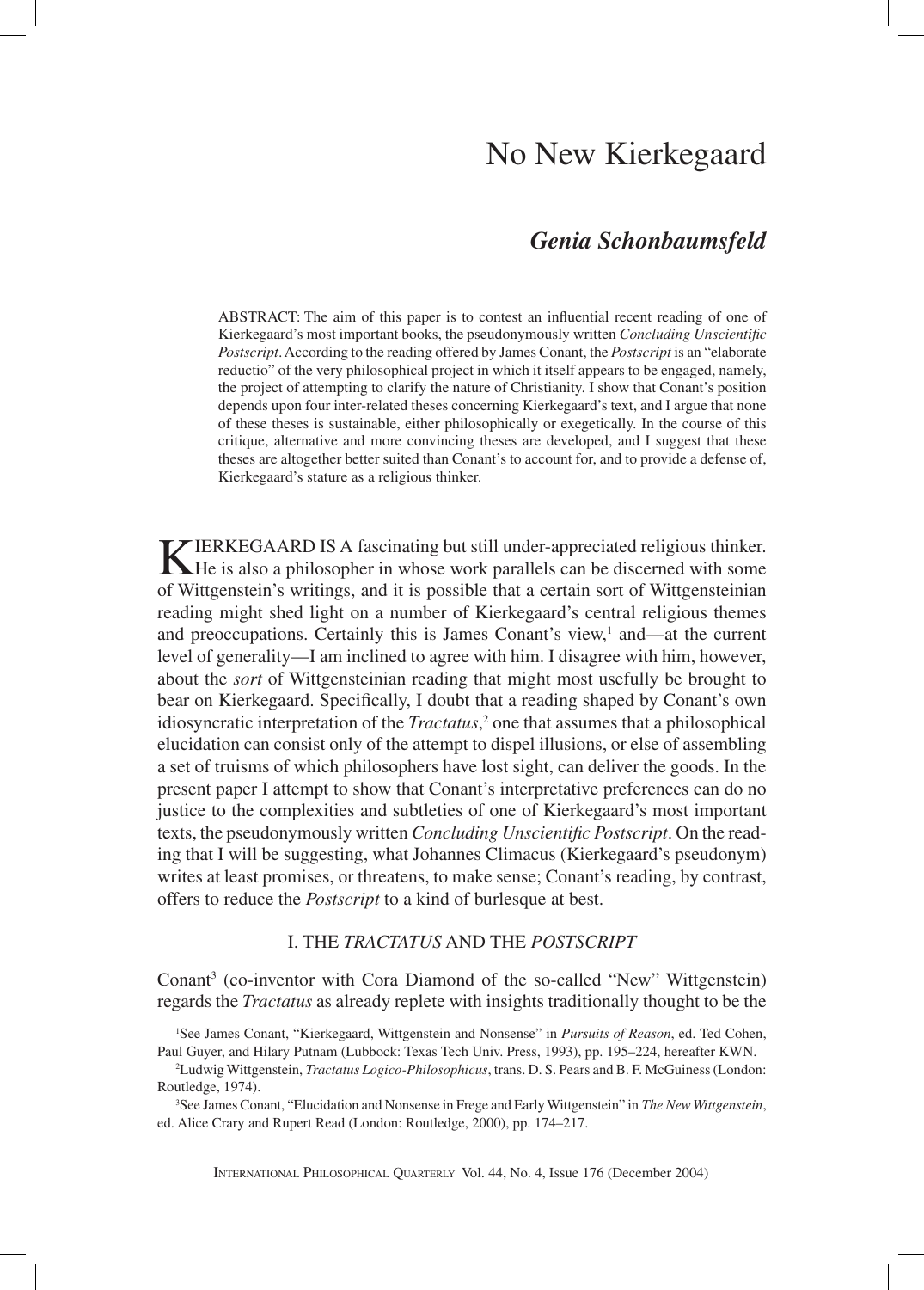results of Wittgenstein's later work, and indeed thought to be the results, at least in part, of Wittgenstein's coming to recognize that his project in the *Tractatus* had been fundamentally misconceived. So, on Conant's construction, the real point behind the *Tractatus* is not, as the traditional view would have it, to delimit what can be said (what is the case) from what is ineffable (what can only be "shown"); nor is it to draw a distinction between "mere" and "deep" nonsense, the latter being somehow revelatory of what cannot be said—of the ineffable, in other words. Instead, it is to reveal that any such ambitions are nonsensical, and that those in thrall to such ambitions are captivated, merely, by an "illusion of sense." On this reading, the point of the *Tractatus* is to show that the project in which the *Tractatus* itself appears to be engaged is, indeed, and as the later Wittgenstein would certainly have agreed, fundamentally misconceived. The *Tractatus* is thus an ironic exercise in self-refutation.

From this perspective, it is not surprising that the notorious "ladder" metaphor with which the *Tractatus* (all but) ends figures large. Wittgenstein claims that "anyone who understands me eventually recognizes [the foregoing propositions] as nonsensical, when he has used them—as steps—to climb beyond them. (He must, so to speak, throw away the ladder after he has climbed up it.) He must transcend these propositions, and then he will see the world aright" (*Tractatus* 6.54). Wittgenstein's "ladder" is to be thrown away, Conant says, "not because it has outlived its purpose of conducting the reader into the heights of a higher understanding"—the standard view—"but because the reader comes to recognize that its rungs are unable to bear the weight they appeared to support. He comes to recognize that he has been captivated by an illusion of ascent, that the services of philosophy have furnished him with only an appearance of ethical or religious progress."4 On Conant's reading, the *Tractatus* ends by revoking (most of) itself. And it is in this that Conant finds the prompt to relate his reading of the *Tractatus* to Kierkegaard's *Concluding Unscientific Postscript*, 5 for that work too includes a "revocation": "what I write," says Climacus, "contains the notice that everything is to be understood in such a way that it is revoked, that the book has not only an end but has a revocation to boot" (CUP 619). It is Conant's proposal that we should read the *Postscript* as if it too, like the *Tractatus*, represented "an elaborate *reductio ad absurdum* of the [very] philosophical project" (KWN 207) in which it itself appears to be engaged.

My purpose here is not to contest Conant's reading of the *Tractatus*. Peter Hacker6 has already done that, and in the absence so far of a convincing response to his criticisms, the ball (in this respect at least) is squarely in the "New" Wittgensteinians' court. But Conant might be wrong about the *Tractatus* and still be right about the *Postscript*. So, in what follows I focus only on his reading of the *Postscript*, and I

<sup>4</sup> James Conant, "Putting Two and Two Together: Kierkegaard, Wittgenstein and the Point of View for Their Work as Authors" in *Philosophy and the Grammar of Religious Belief*, ed. Timothy Tessin and Mario von der Ruhr (London: Macmillan, 1995), p. 293.

<sup>5</sup> *Concluding Unscientific Postscript to Philosophical Fragments*, ed. and trans. Howard and Edna Hong (Princeton: Princeton Univ. Press, 1992), hereafter CUP.

<sup>6</sup> See Peter Hacker, "Was He Trying to Whistle It?" in Crary and Read, pp. 353–88.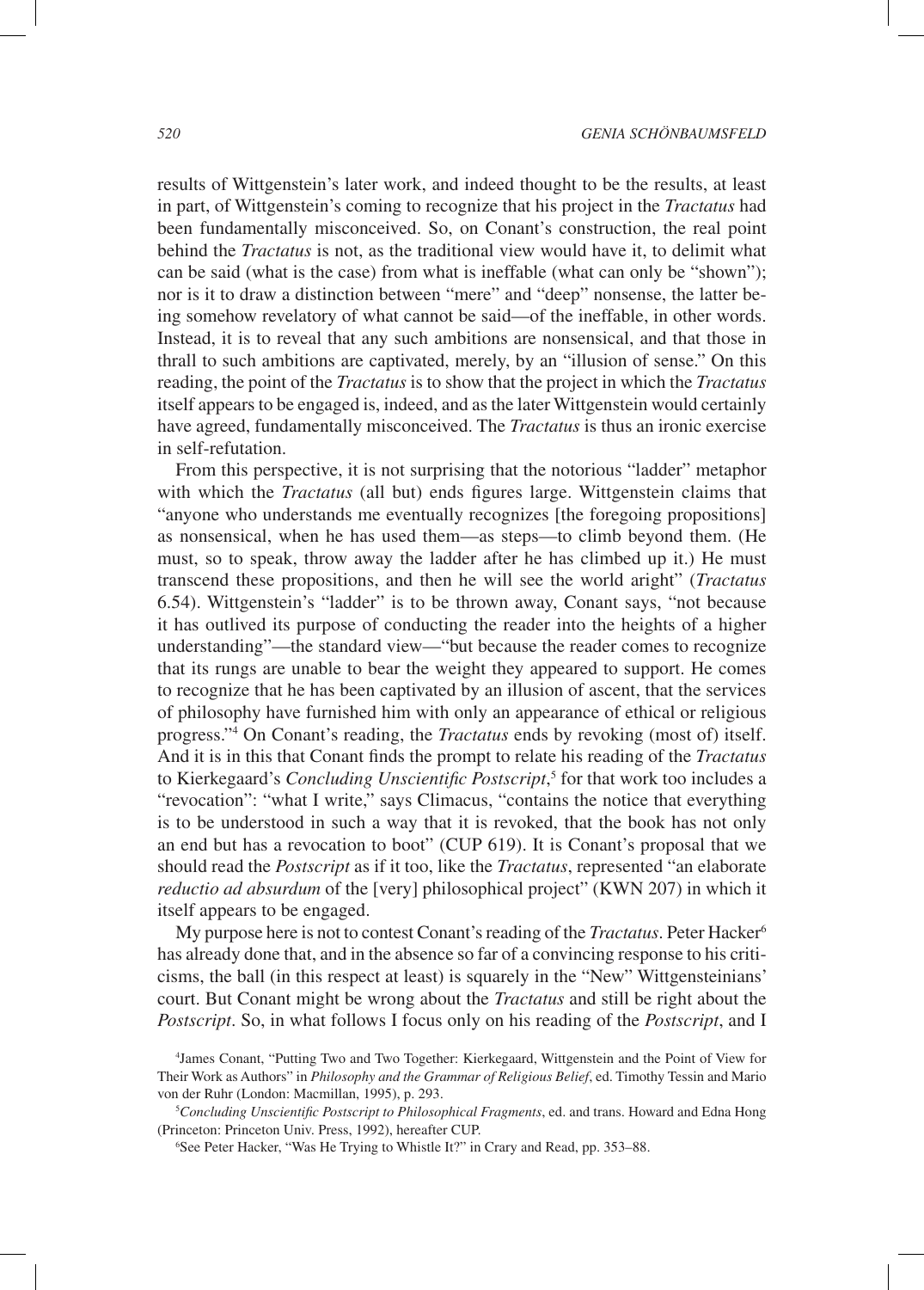try to show that, whatever the merits of the case might be for a "New" Wittgenstein, there are few or none for a "New" Kierkegaard.

#### II. CONANT'S READING OF THE *POSTSCRIPT*

Conant's interpretative strategy in the *Postscript* revolves around two central questions: how to make sense of the work's pseudonymity and how to make sense of the revocation that is to be found in the Appendix. As regards the former, Conant says: "If we wish to go into the business of interpreting one of these (pseudonymous) works, we would somehow be involved in a confusion if we were to ascribe (as, in fact, most commentators do) any assertions or arguments in the work to Kierkegaard" (KWN 200). However, it is not only attributing anything directly to Kierkegaard that is a problem in the *Postscript*. Given the revocation, Conant thinks, even ascribing anything to Climacus himself would be going astray. He says, "To so much as quote the work appreciatively, to take it to be a partisan of some particular view, is a further sign that one has misunderstood it" (KWN 202). Uncovering what this misunderstanding consists of is, according to Conant, the key to understanding what the *Postscript* is ultimately up to.

The reading that Conant offers can be understood as comprising four principal theses. The first one concerns what Conant calls the "frame" of the work, the second the nature of Climacus's targets, the third the interpretation of Climacus's apparently substantive claims about Christianity, and the fourth what it is that is "difficult" about becoming a Christian. I will set these theses out in turn.

# *(1) Thesis One*

Directions on how to read the *Postscript*, Conant suggests, are to be found in what he calls the "frames" of the book. These consist, on his view, of the Appendices to be found in the middle and at the end of the work. These function "as do the preface and the final sections of the Tractatus, as part of the frame of the work in which the author allows himself to comment on the work as a whole and provide directions for how to read it" (KWN 202). Conant takes three main interpretative cues from these pieces of "framing" material. From the Appendix in the middle of the work, entitled "A Glance at Danish Literature," he concludes, following Climacus's own remarks about *Either/Or*, that the *Postscript* "is constructed as a mirror in which the reader can recognize his own confusions. The work will not have the transformative effect upon the reader to which it aspires unless the task of recognizing the relevant contradictions<sup>7</sup> is left to him" (KWN 203). From the Appendix at the end of the work he takes note, of course, of the revocation, and also of the following passage: "Consequently, the book is superfluous. Therefore, let no one bother to appeal to it, because one who appeals to it has *eo ipso* misunderstood it" (CUP 618). Conant draws the following conclusion from this remark: "It appears now that it is a sign that one has misunderstood the book not only if one invokes Kierkegaard's name, but even if one restricts oneself to an appeal to the persona of the pseudonym" (KWN

<sup>7</sup> What Conant takes these "contradictions" to consist of will become clearer below.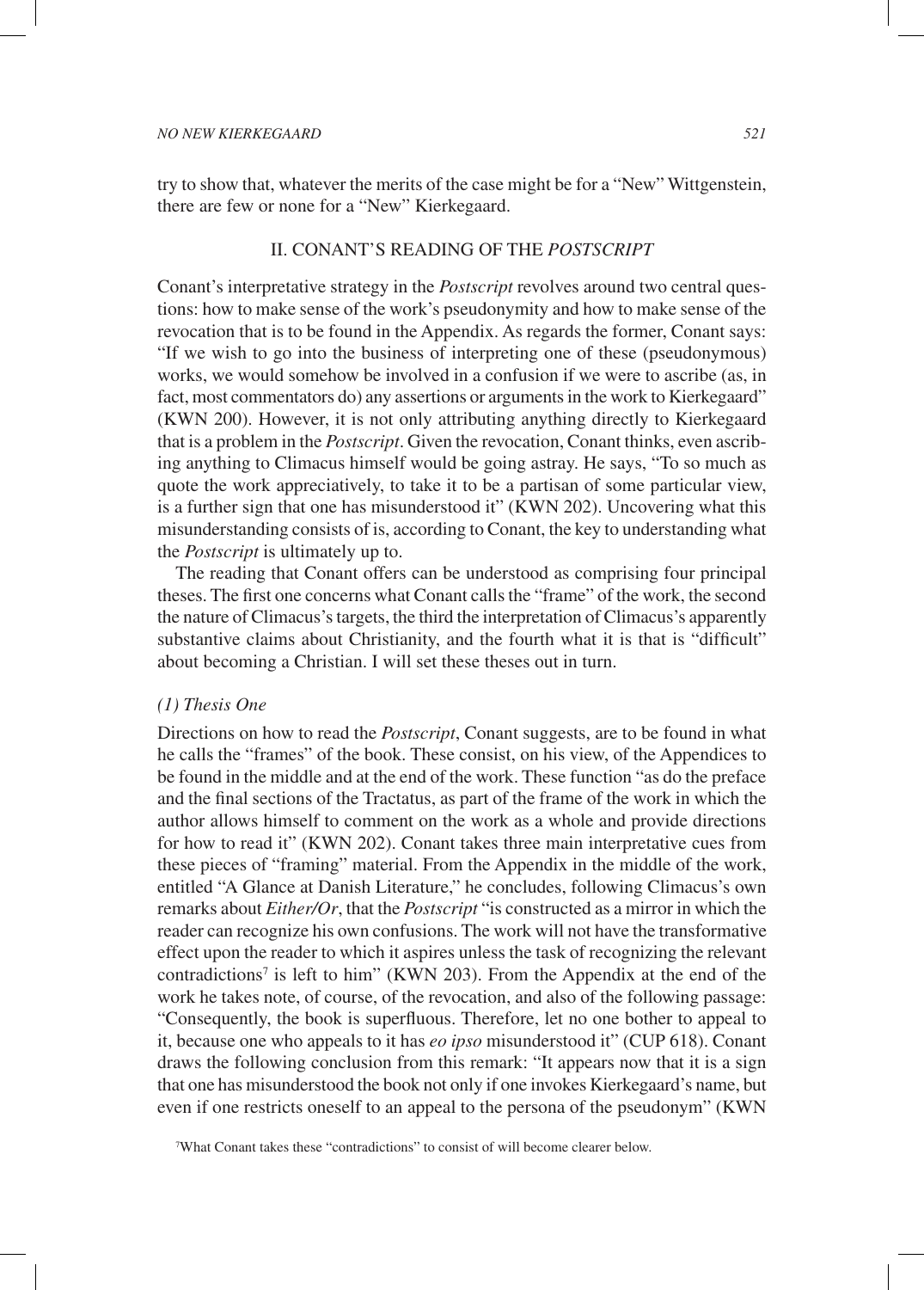201). The reason for the misunderstanding, Conant believes, is failing to see that the point of the book is ethical. He says, "Climacus is to serve as a mirror for the philosopher who imagines that he is making progress on the problem of how one becomes a Christian. Kierkegaard's aim is to show him that where he takes there to be a problem there isn't one" (KWN 205). And a little before that: "The problem is not one of teaching the reader something he does not know but rather of showing him that, with respect to the activity of becoming a Christian, there is nothing further he needs to *know*. His quest for knowledge is an evasion of the task of achieving . . . existential resolution" (KWN 205). Thus, Conant concludes, anything in the work that appears to make substantial knowledge-claims of any kind is precisely what is to be understood as having been revoked.

#### *(2) Thesis Two*

It follows from the first thesis that the target of Climacus's rhetoric, according to Conant, must be the speculative philosopher *within the reader* who attempts to avoid the task of reflecting on his life by indulging in philosophical speculation about Christianity. As Conant puts it,

The purpose of Climacus' parody on speculative philosophy is to underscore what he takes to be the ludicrousness of the philosopher's attempt to advance our understanding of what it means to become a Christian. Climacus represents his literary task as one of "taking away" insofar as his aim is to *deprive* the philosopher of the illusion that a wellconducted speculative inquiry will equip him with a deeper understanding of what it is to be a Christian. (KWN 206)

The point, then, of the *Postscript*, in Conant's eyes, is to dispel the illusion that a philosophical investigation of Christianity is possible. However, as Conant rightly notices, it appears to be the case that Climacus himself is engaged in the very project that he seeks to undermine. In order to save Climacus, therefore, from refuting himself, Conant suggests that we must read all the passages where Climacus appears to propound a "substantive conception" of Christianity as constituting an exercise in irony.

#### *(3) Thesis Three*

It follows from theses one and two, on Conant's reading, that while the first half of the *Postscript* can be read as Climacus offering us "categorical distinctions" (which Conant likens to the later Wittgenstein's grammatical remarks) about what the difference between a secular and a "religious" use of certain concepts (such as "faith," "revelation," etc.) consists in, by the second half, Climacus begins to speak nonsense, as he himself, according to Conant, ends up running the relevant categories together. Conant says,

Climacus, therefore, does not remain faithful to his own claim that all he is doing is marking categorical distinctions. . . . It becomes clear that Climacus' remark about the "essential incommensurability" of faith and objective reasoning will be invoked as a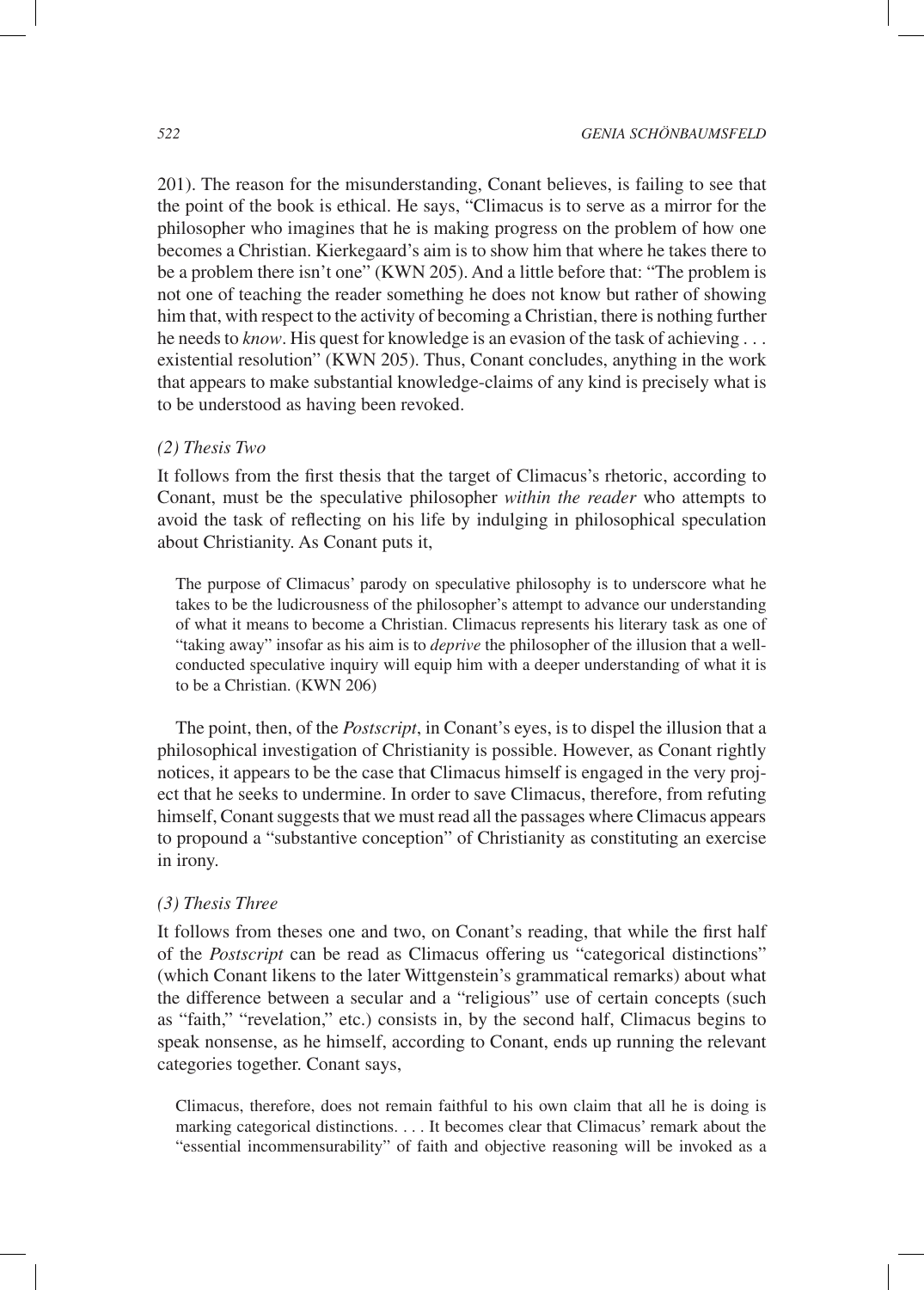thesis, contesting the philosopher's counter-thesis that ordinary belief and religious faith represent commensurable kinds of cognitive states. . . . Climacus himself is therefore driven in his polemic against the philosopher to *insist* upon something that by his own lights is a grammatical truth. He ends up representing what is a mere truism as his own intellectual discovery, *his* contribution to knowledge. (KWN 211)

He goes on, "Climacus's analysis therefore commits him to a distinction between mere absurdity and 'objective absurdity'—a category of deep nonsense which is supposed to be qualitatively more repellent to reason than ordinary nonsense." In an effort to rescue him from espousing this unappetising doctrine, "commentators have tried to dutifully water down and clean up Climacus' argument," but in doing so—and in "ignoring Climacus' vehement warnings about the work's peculiar character"—they have inevitably gone astray. For "the dialectical ladder of the *Postscript* culminates in a demonstration and declaration of the nonsensicality of its doctrine. Its doctrine turns out to be a pseudo-doctrine. It is a ladder which once we have climbed up it, we are asked to throw away" (KWN 215–16).

Conant's suggestion is thus that Climacus specifically wants to draw the reader into an illusion, the better to reveal how powerful that illusion is. The "difficulty" of understanding the work therefore consists, on Conant's reading, of "grasping the contradiction inherent in the relation between the work's form and its content" (KWN 207). This "contradiction" arises, according to Conant, because the form of the work consists of a parody on speculative philosophy, while its *content* seems to consist of something which is itself rather similar to that which it parodies, namely, the advancement of "theses" (and indefensible theses at that) about the nature of Christianity. The way to "grasp" this "contradiction," then, and consequently to understand the central aim of the *Postscript*, is to realize that "the work as a whole represents an elaborate *reductio ad absurdum* of the philosophical project of clarifying and propounding what it is to be a Christian" (KWN 207).

On this reading, in other words, it is impossible to understand the theses that Climacus is propounding, as they reveal themselves, in the end, to the enlightened reader at least, as simply nonsensical. Examples of such "theses" are: "truth is subjectivity," "faith involves a crucifixion of the understanding," "the absolute paradox is incomprehensible." Conant suggests that the apparent philosophical dubiousness of these theses, as well as Climacus's constant insistence that he is not "doctrinizing," should alert us to the fact that these passages should be read ironically, that Climacus never meant us to take them seriously in the first place, that they are themselves part and parcel of Climacus's parody of speculative philosophy. Conant therefore goes on to conclude that,

although there is no such thing as understanding the propositions in the book, there is such a thing as the illusion of understanding them. The guiding assumption of both the *Postscript* and the *Tractatus* is that the philosopher (typically) suffers from an illusion of understanding, from the projection of an illusory sense onto a (pseudo)-proposition that lacks a (clear) sense. The task is therefore not to refute what he thinks, but to show him that there is nothing of the sort that he imagines himself to be thinking. (KWN 217)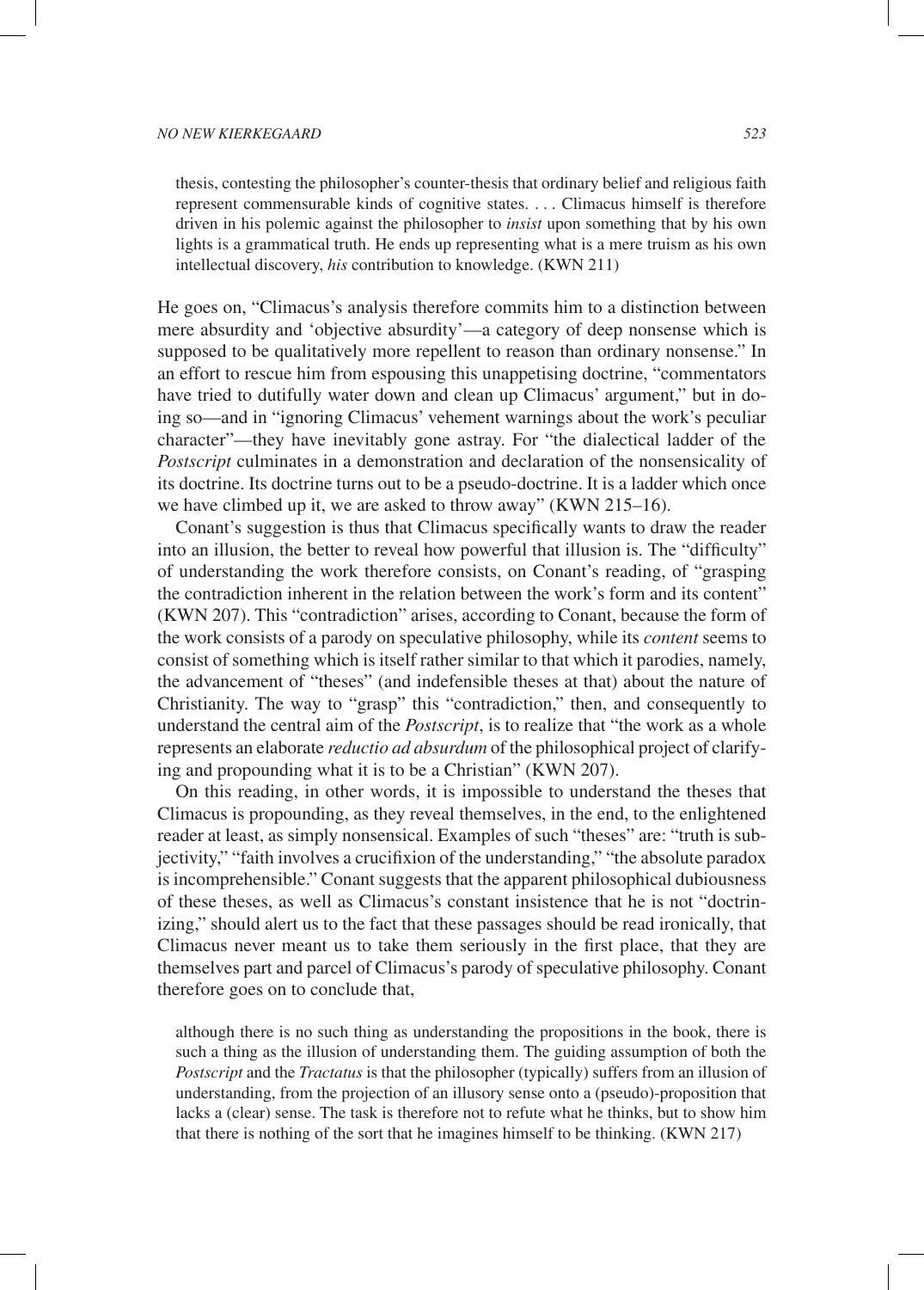On Conant's reading, therefore, the *Postscript*, just like the *Tractatus*, ends by revoking (most of) itself.

#### *(4) Thesis Four*

Kierkegaard's aim in all of this is, then, on Conant's reading,

to show him (the philosopher) that where he takes there to be a problem, there isn't one. The solution to what he takes to be the problem of life is to be found in the vanishing of the problem. The philosopher is particularly prone, on this view of him, to convert the practical difficulty of living a certain sort of life into the intellectual difficulty of trying to understand how it is one can become a person who leads such a life. . . . Climacus' aim is to guide that process of reflection back to its point of departure, to reveal to the philosopher that for the simple task at hand no special application of the intellect is required." (KWN 206)

On Conant's reading, therefore, the "difficulties" that Climacus creates are merely "pseudo-difficulties." Ultimately, there is no "problem" with Christianity at all, or rather, it reduces only to the "practical difficulty of living a certain sort of life." That the philosopher is blind to this is what, on Conant's view, the *Postscript* and Kierkegaard hope to show.

# III. A CRITIQUE OF CONANT'S READING

In what follows I argue that none of Conant's principal theses stands up to scrutiny, and hence that Kierkegaard's text calls for an altogether different sort of reading.

#### *(1) The "Framing" Issue*

I agree with Conant—how could one not?—that the *Postscript* is an exercise in irony. However, there is not a single sentence in the *Postscript* where Climacus says that anything in his work should be taken to be nonsense. It appears, therefore, that the only reason we have for supposing that Climacus wishes the reader to see that what he says about the "absolute paradox," for example, is tongue-in-cheek, is Conant's claim that this is indeed the case and his view that the apparent philosophical dubiousness of Climacus's "thesis" must imply that this is what he wants us to think. Consequently, the distinction that Conant draws between the "grammatical remarks" and the "nonsense" in the *Postscript* seems to come down, in the end, to a distinction between those remarks that Conant finds philosophically palatable and those that he does not. So, unless we are already convinced by Conant's interpretation, there is no reason to suppose that Climacus's revoking the work means that he wants to dispel the illusion of the possibility of there being "substantial nonsense."

There is a further problem with the framing material. Given that Conant believes that in the Appendices Climacus is supplying us with directions on how to read the work, it seems sensible to assume that he can only do that if we can take what Climacus says in these passages at face value. What makes this problematic for Conant is that in the "frames" themselves Climacus says a good deal about things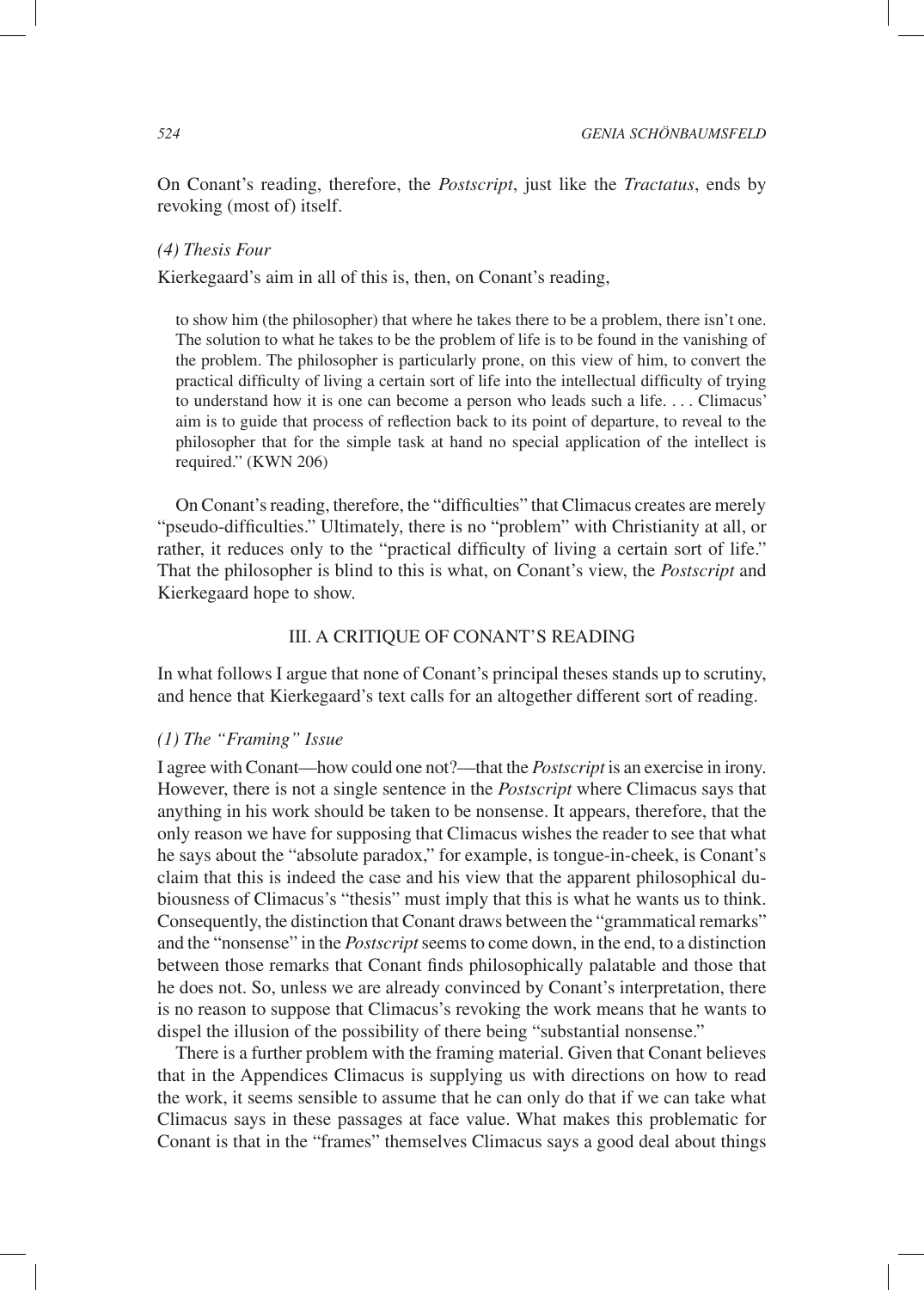that Conant classifies as nonsensical in the main text. If, therefore, Conant is right about which bits are nonsensical (and, therefore, part of what is revoked), then the "frames" themselves cannot be immune from revocation. However, given that it is the "frames" that, according to Conant, tell us what should be taken to have been revoked and what not, it now seems that Conant has sawn off the branch on which he was sitting. To give just two examples of this, both of which are from the Appendix in the middle of the *Postscript*, "A Glance at Danish Literature": "That subjectivity, inwardness, is truth," Climacus says, "was *my thesis*. I have tried to show how in my view the pseudonymous authors tend toward this thesis, which at its maximum is Christianity" (CUP 278–79, italics added). And further on in the Appendix: "Humor does not take in the suffering aspect of the paradox or the ethical aspect of faith but only the amusing aspect. It is, namely, a suffering, faith's martyrdom even in times of peace, to have the eternal happiness of one's soul related to something over which the understanding despairs" (CUP 291–92). If these passages are supposed to be ironic too, then I think that this constitutes a *reductio* of the view that the Appendices function as "frames." For, if they do, then determining which passages are ironic and which are not must become an entirely haphazard exercise and this, surely, constitutes a parody of serious interpretative practice. So, Conant is presented with a dilemma. Either the "frames" give us directions on how to read the work and therefore are not ironic, in which case Climacus must be taken to mean the things that Conant says he later revokes; or the frames are ironic too, in which case it is unclear how they can function as "frames" at all, for they are then no longer capable of providing any salient criteria by which it is possible to distinguish what Climacus *means* from what is simply nonsense. Conant's interpretative strategy, therefore, fails on either horn.

#### *(2) The Targets of the Postscript*

It is true that what Climacus wants to achieve is to get the reader to engage with the question of Christianity on an *existential* level. In this respect I agree with Conant that the book has an ethical purpose. However, where I think that Conant is quite wrong is in believing that this is the *only* purpose of Climacus's book. For the targets that Climacus is shooting at are more various than that. First, Climacus does not only want to cure the philosopher's—*any* philosopher's—propensity for theorizing; rather, his polemic is aimed quite specifically at the *Hegelian* speculative philosopher who believes that he can use reason to "mediate away" the Christian paradox and thus to employ his cognitive faculties to go *further* than faith.<sup>8</sup> Second, Climacus attempts to show that the *Christians in Christendom* are deluding themselves into believing they are Christians, when they are, on his view, really nothing more than *pagans* or *idol-worshippers*: "If God had taken the form, for example, of a rare, enormously large green bird with a red beak, that perched in a tree on the embankment and perhaps even whistled in an unprecedented manner—then our partygoing man would surely have had his eyes opened. . . . All paganism consists in this, that

8 For an excellent study of Kierkegaard's relation to Hegel, see Mark Taylor, *Journeys to Selfhood—Hegel and Kierkegaard* (New York: Fordham Univ. Press, 2000).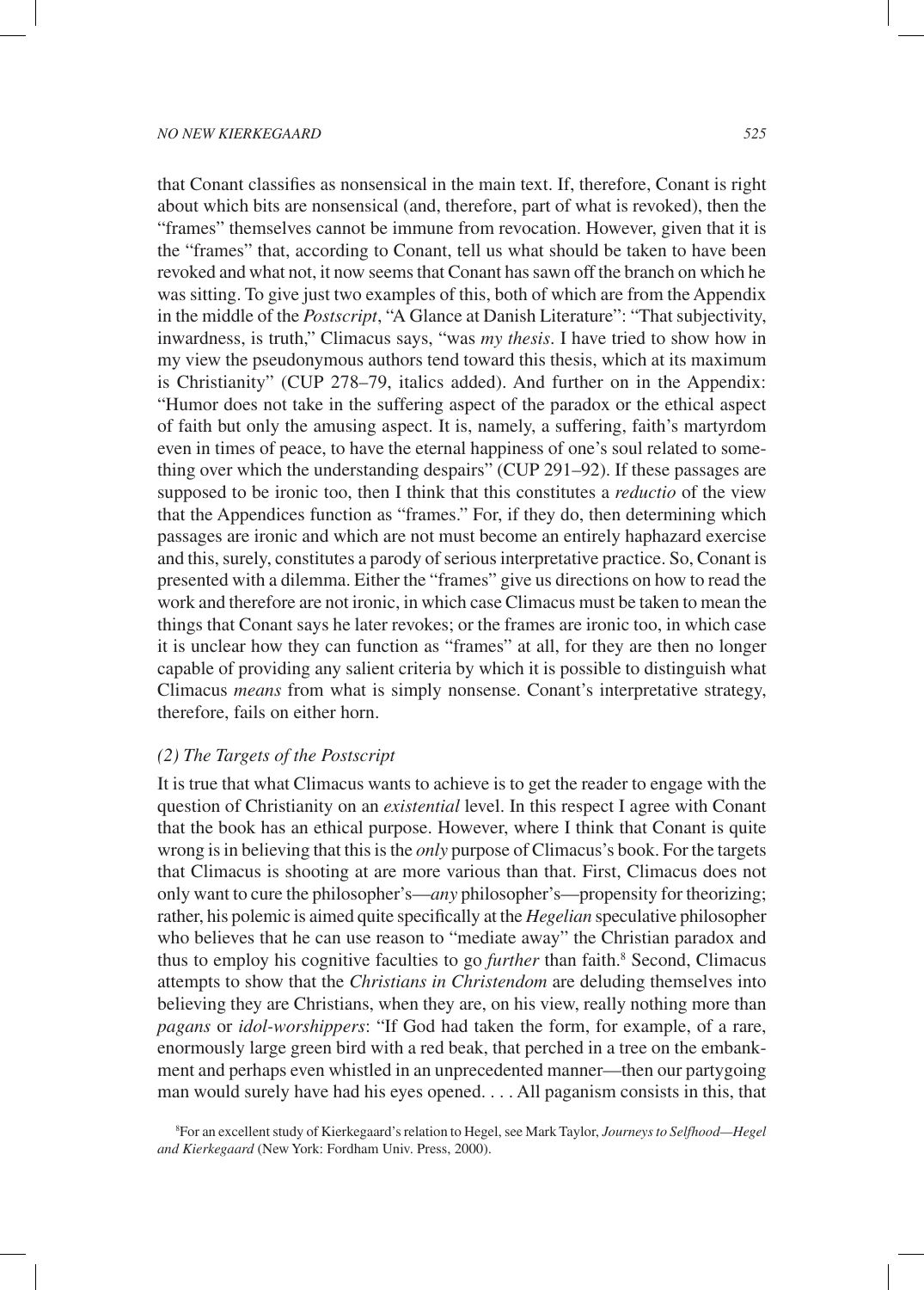God is related directly to a human being, as the remarkably striking to the amazed" (CUP 245). About the latter issue Conant says nothing at all, perhaps because this, too, would mean making some sort of "substantive" claim.

Both of Climacus's aims outlined above can, however, only be achieved if we read him as actually *meaning* what he says rather than as setting an elaborate trap for us. Furthermore, it is simply not the case that Climacus then goes on to fall into his own trap in order to take us with him, as Conant supposes, and that he himself consequently ends up being the target of his own polemic. For, throughout the *Postscript* Climacus distinguishes between knowing what Christianity is and knowing what it is to be a Christian. He says, "That one can know what Christianity is without being a Christian must, then, be answered in the affirmative. Whether one can know what it is to be a Christian without being one is something else, and it must be answered in the negative" (CUP 372). And this claim is perfectly compatible with, and indeed is the reason for, Climacus's insistence throughout the *Postscript* that he is *not* a Christian. In the light of this, we can therefore read the *Postscript* as an exercise in elucidating what Christianity is (in order, for example, to avoid the errors of the Hegelians and the Christians in Christendom) and not, *contra* Conant, as an "elaborate *reductio ad absurdum* of the philosophical project of clarifying and propounding what it is *to be a Christian*" (italics added). For again, the target here is the Hegelian philosopher who has made Christianity *easy* by doing away with its intrinsic paradoxicality and it is *this* idea that causes Climacus so much vexation. In order, therefore, to show that this thought is a complete misconception spawned by philosophical *hubris*, Climacus decided to make difficulties everywhere (CUP 187).

# *(3) Climacus's "Substantive Claims"*

That the foregoing is the central problem of the *Postscript* is revealed particularly aptly in a remark that Climacus makes in the *Postscript* about *Either/Or*: "That there is no conclusion and no final decision is an indirect expression for truth as inwardness and in this way perhaps a polemic against truth as knowledge" (CUP 252). For, as Climacus says, "direct communication about what it means to exist and about inwardness will only have the result that the speculative thinker will benevolently take it in hand and let one slip in along with it. The system is hospitable! Just as a bourgeois-philistine, without regard to compatibility, takes along every Tom, Dick and Harry when he goes on an excursion to the woods, inasmuch as there is room enough in the four-seated Holstein carriage, so also is the system hospitable—there is indeed plenty of room" (CUP 250). In other words, what Climacus seems to be worried about here is that the speculative philosopher will read Climacus's elucidations about the nature of Christianity as simply being one more addendum to the system, one more attempt at "mediation," when the whole point of the *Postscript* is to challenge the very terms in which speculative philosophy poses the problem.

Effectively, what Climacus is trying to do in the *Postscript* is similar to how Wittgenstein describes his project in the preface to the *Tractatus*—that he wants to draw a limit to the expression of thought in language, not to thought as such, for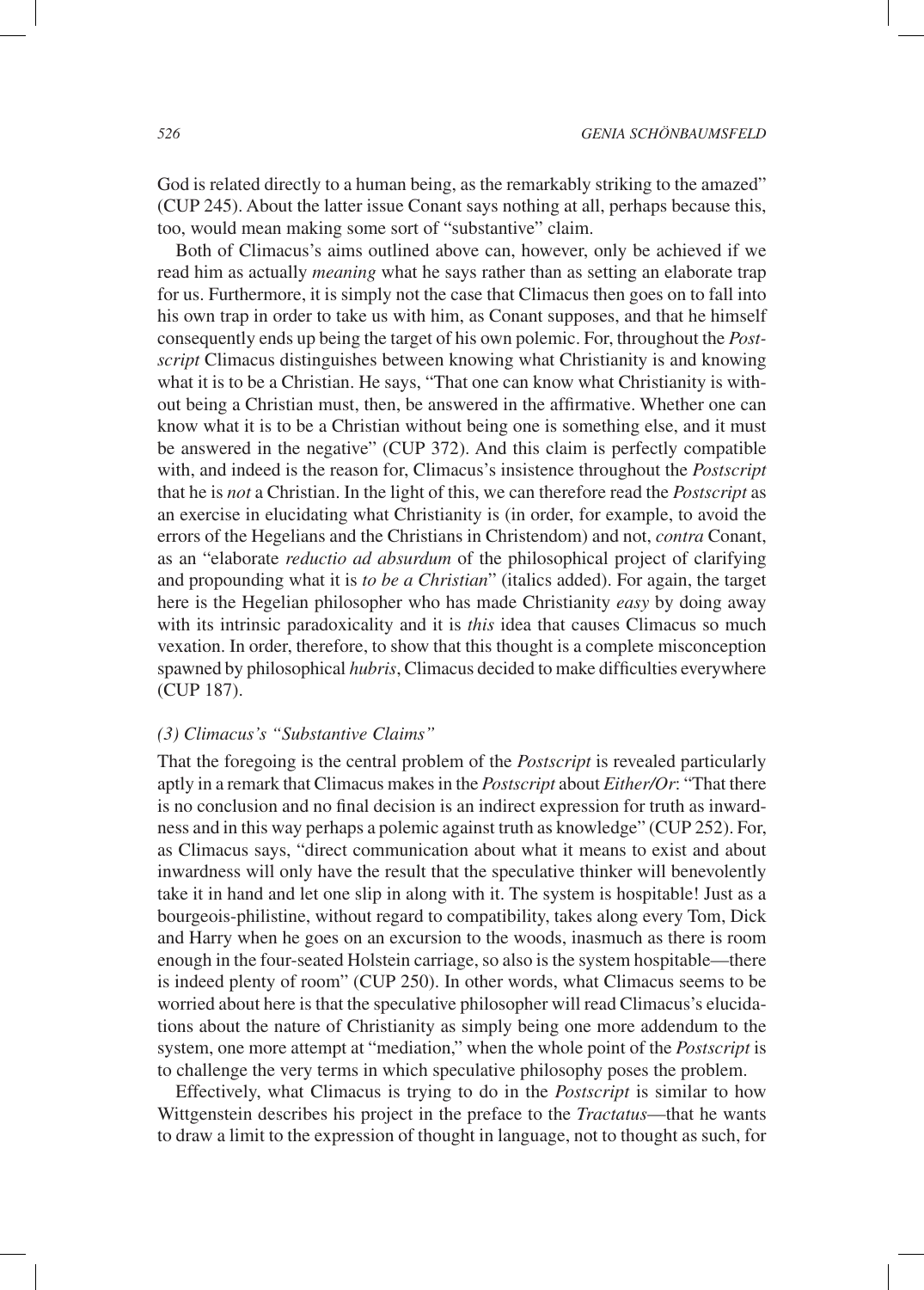in order to do *that* it would have to be possible to think what lies on both sides of the limit, i.e., it would have to be possible to think the "unthinkable." In the same way, Climacus can only show what faith is indirectly, i.e., negatively, by showing what it is *not*, as saying what it *is* would fly in the face of Climacus's own view, namely, that Christianity is not a doctrine and that the apostles were not a little professional society of scholars. He says, "Just as for an existing person the highest principles of thinking can be demonstrated only negatively . . . , so also for an existing person the existence-relation to the absolute good can be defined only by the negative—the relation to an eternal happiness by suffering, just as the certitude of faith that relates itself to an eternal happiness is defined by uncertainty" (CUP 455). Consequently, it is not possible to *say* how one can become a Christian. Therefore, and strictly speaking, as Climacus himself says, "the book is superfluous. Therefore, let no one bother to appeal to it, because one who appeals to it has *eo ipso* misunderstood it" (CUP 618).

Conant naturally takes the misunderstanding that Climacus refers to in the latter quotation to consist of taking at face value what Climacus is apparently offering us in the *Postscript*: a dubious philosophical theory about the incommensurability between faith and reason—a piece of doctrinizing, when in fact the point of the book is ethical. That is, on Conant's reading, the reader must come to recognize that all appearance of doctrine is merely pseudo-doctrine. This is a misconceived interpretation of the foregoing passage. The misunderstanding that Climacus wants to avoid is the thought that he has anything to *teach* us, that he is an authority on matters of faith: precisely because faith has no propositional content, according to Climacus, there is no such thing as being an authority on it, just as no one can be an authority on "existence." "Existential truths"—perhaps what early Wittgenstein meant by the "ineffable"—cannot be directly communicated in the sense of giving someone a recipe for how to live. Therefore, it would be absurd, on Climacus's view, to suppose that someone could become a Christian as a result of reading the *Postscript*; and it is partly in order to guard against just this kind of absurdity, to which the theocentric nineteenth century seemed especially prone, that Climacus revokes the book. Therefore, *contra* Conant, Climacus does not revoke the book in order to signal to the reader that *he*, Climacus, has himself become mired in a conceptual confusion that has turned half the book into patent nonsense, but rather to prevent the reader from thinking that conceptual *clarification* about what Christianity is can somehow turn one into a Christian. Furthermore, Climacus wants specifically to prevent the Hegelian speculative philosopher from confusing Climacus's conceptual clarification with *speculative philosophy*—as if Climacus's remarks in the *Postscript* could simply be made into one more footnote to the all-encompassing "system."

In the light of this, it is also possible to make sense of the "theses" that Conant takes to be obviously nonsensical. Climacus's polemic against "objective truth," for example, should also be read against the backdrop of Hegelian speculative philosophy—the self-professed "pinnacle" of objectivity. Climacus notoriously claims in the *Postscript* that in religious matters "truth is subjectivity." What he means by this is that because, according to him, the question of faith is not an objective,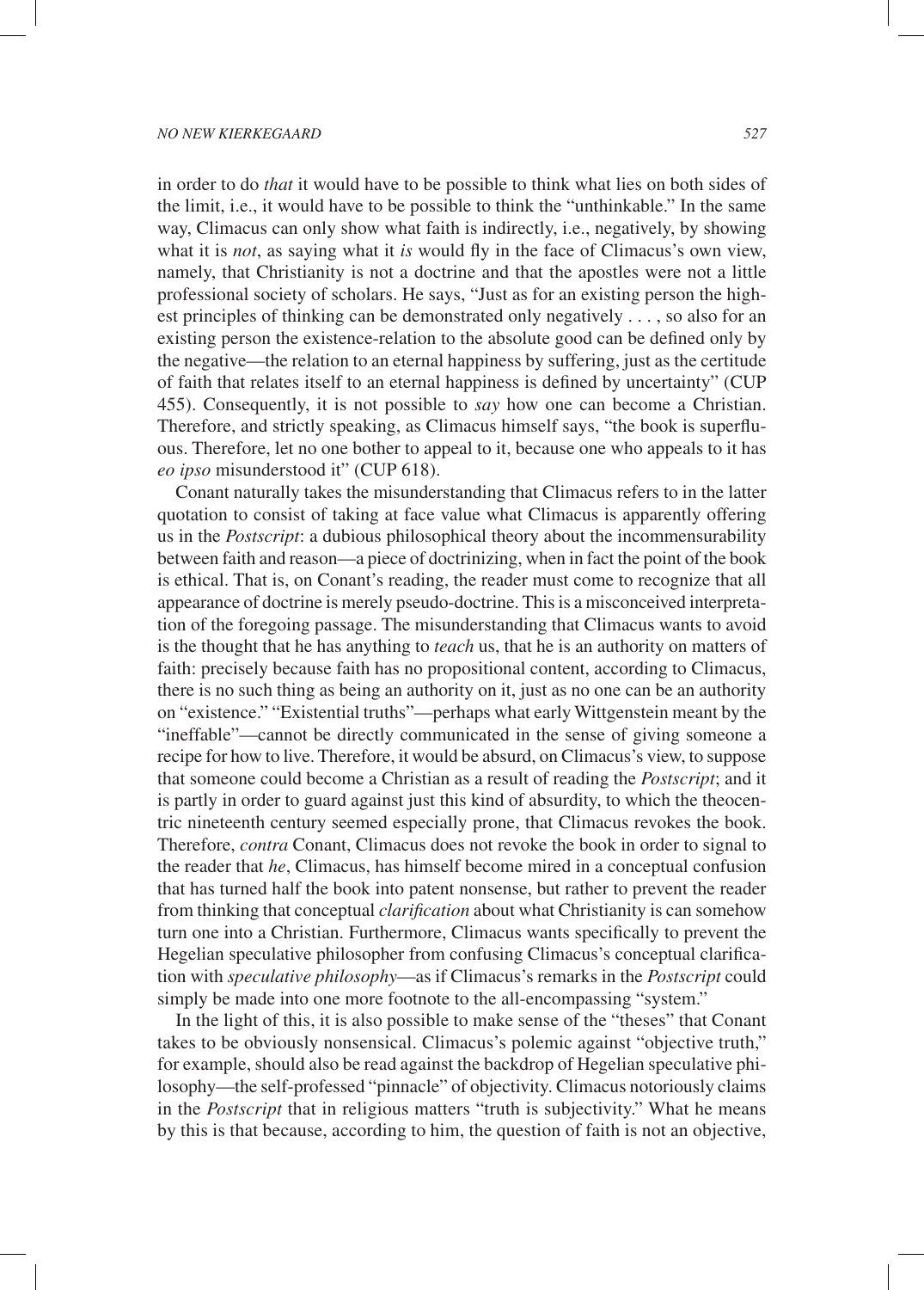empirical issue which can be resolved by appeal to evidence, historical or otherwise, we have to concentrate instead on the "existential" or personal significance that this question has for us. This is what Climacus means by "subjectivity," i.e., pertaining to the subject, and this has nothing to do with relativism or irrationalism, as Conant seems to think. He says, "The way of objective reflection turns the subjective individual into something accidental and thereby turns existence into an indifferent, vanishing something. The way to objective truth goes away from the subject, and while the subject and subjectivity become indifferent, the truth becomes indifferent, and that is precisely its objective validity, because the interest, just like the decision is subjectivity" (CUP 193). In other words, precisely because religious belief does not, on this view, consist of assenting to propositions, it follows that in order to resolve the question of faith I must be *infinitely interested* in it as an existing person, not as a lofty scholar. For religious belief, on this conception, is something much more fundamental than simply being of the *opinion* that God exists. Therefore, even if evidence could be had, then on Climacus's view, it would no longer be *religious* belief, and the belief in the Last Judgement, for example, would not be fundamentally different from the secular belief that one will be put into prison for certain crimes. Of course, the very concept of "belief" would then become obsolete too, for on this conception it makes no sense at all to say that I believe in something that is, as it were, before my very eyes. That is, in a world where "God" could empirically manifest himself, our concept of a "God" to be believed in would lose its point. Climacus puts it like this: "Without risk, no faith. Faith is the contradiction between the infinite passion of inwardness and the objective uncertainty. If I am able to apprehend God objectively, I do not have faith; but because I cannot do this, I must have faith. If I want to keep myself in faith, I must continually see to it that I hold fast to the objective uncertainty, see to it that in the objective uncertainty I am out on 70,000 fathoms of water and still have faith" (CUP 204). What Climacus means here by "objective uncertainty" is not *empirical* uncertainty, but rather the kind of uncertainty that accrues to making certain "existential" choices. The "70,000 fathoms of water" do not refer to the extreme degree of "empirical uncertainty" but to the intellectual and existential risk that you take when you stop pondering a question "objectively" and rather want to resolve it by making a decision, i.e., by changing the way you live in the relevant way. What Climacus is consequently referring to is the *risk of commitment*—and that is always a risk, be it in the religious domain or in other walks of life where you cannot remain dispassionate and disinterested (what Climacus means by "objectivity"). Where something *can* be resolved objectively, however, faith becomes conceptually impossible and passion becomes madness. Hence someone, says Climacus, who clings to something finite that could be settled objectively with the passion appropriate only to faith is on the brink of insanity (which is just what happens in the case of religious fanatics or religious fundamentalists)<sup>9</sup>.

9 This shows, incidentally, that Conant is wrong to think that if we take Climacus's "substantive claims" seriously, we must be licensing "grisly forms of fanaticism" (KWN 214).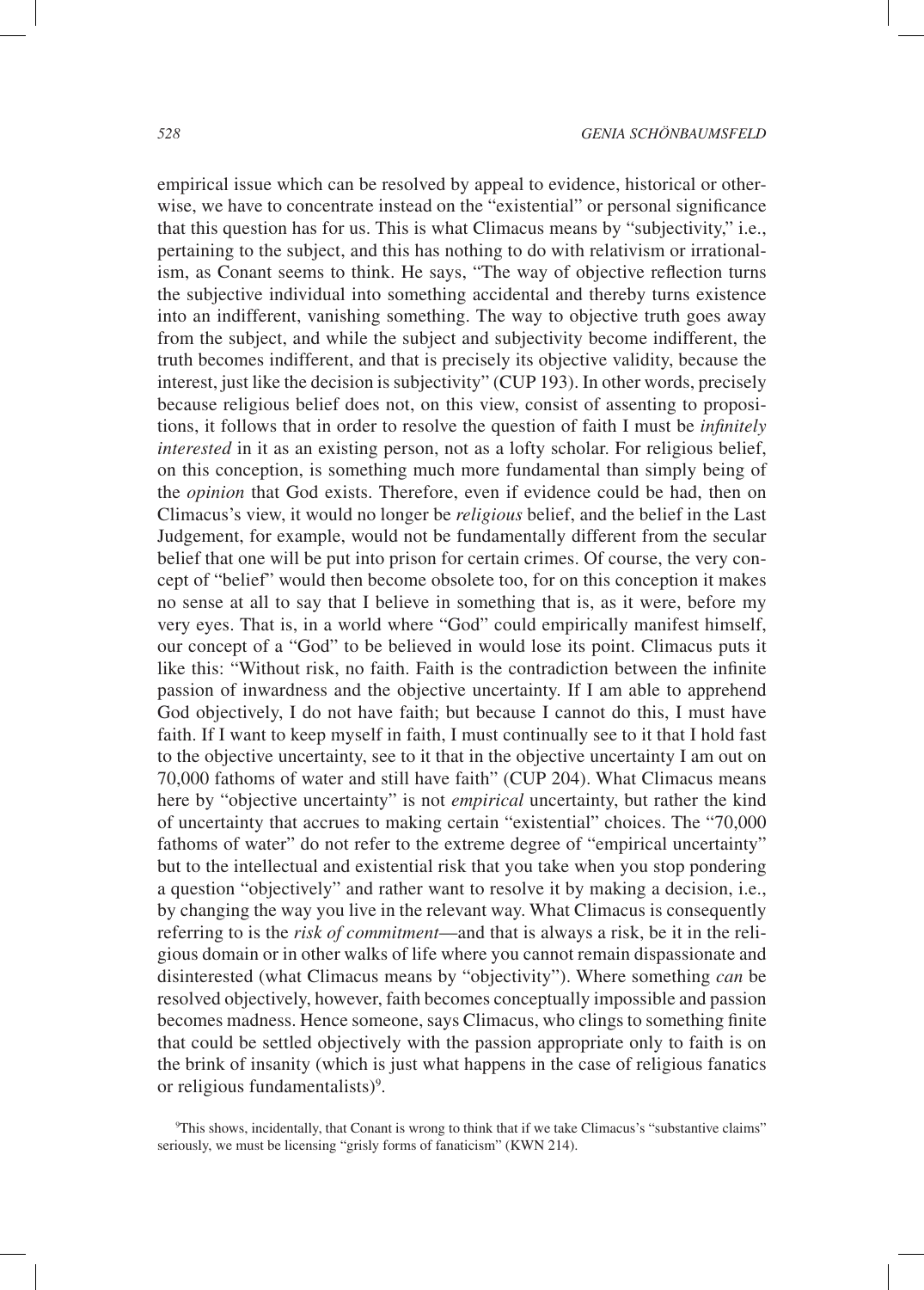Now that we have made sense of Climacus's distinction between the "objective" and the "subjective," it is also possible to understand what Climacus means by the absurdity of the Christian paradox (the eternal, i.e., God, having entered time, having become a human being). When Climacus speaks of "objective absurdity," he does *not* mean an absurdity that is somehow more "absurd" than the absurd, as Conant seems to suppose. Rather, the use of the term "objective" is supposed to alert us to the fact that the "absolute paradox" cannot be comprehended, i.e., made sense of, from the "objective perspective"—from a disinterested, philosophical point of view. The reason why Climacus feels driven to use such high-pitched rhetoric in this passage is because the target of it is not, contra Conant, Climacus *himself*—that is, we are not supposed to be taken in by the illusion that he intends to advance a peculiar doctrine only to see in the end that we were led astray. Rather, the target is again the Hegelian philosopher who believes he can use reason to go "further" than faith. But it is not possible to go further than faith, as faith, for Climacus, is non-propositional and therefore, given that the Hegelian thinks that philosophy *is* propositional, it is not possible to use something propositional, as it were, to "outrun" something non-propositional. Climacus says,

Here the question is not whether Christianity is in the right but about what Christianity is. Speculation leaves out this preliminary agreement, and this accounts for its success with mediation. Before it mediates, it has already mediated, that is, changed Christianity into a philosophical theory. But as soon as the agreement establishes Christianity as the opposite of speculative thought, then *eo ipso* mediation is impossible, because all mediation is within speculation. If Christianity is the opposite of speculation, then it is also the opposite of mediation, since mediation is speculation's idea. . . . But what is the opposite of mediation? It is the absolute paradox. (CUP 379)

In other words, what Climacus is saying here is that the Christian paradox is "absolute," not because, as Conant supposes, it is "maximally indigestible to reason<sup>10"</sup> or qualitatively the most "absurd," whatever that may mean, but because it is utterly resistant to "mediation." And this is so not because we are confronted by an especially resilient species of philosophical concept, but because "mediation" pertains only to philosophical, "objective" thought that, according to Climacus, is the very opposite of Christianity. In other words, we would be making a category mistake in Climacus's view, if we thought that the central question of Christianity—whether or not to believe in Christ—could be asked objectively and could admit of an objective answer. That the Hegelians thought this could be done is the central misunderstanding that the *Postscript* sets out to resolve.

10It is important to note here that Climacus does not use the word "reason" (*Fornunft*) at all, but rather uses "understanding" (*Forstand*). I agree with Walter Lowrie that Kierkegaard does this in order to prevent readers from thinking that "believing against the understanding" has anything to do with believing logical contradictions, i.e., with believing something irrational. This is not to say, however, that Kierkegaard is drawing any kind of "formal" distinction between the two terms or that he is using them in a Kantian or a Hegelian sense. In other words, it does not imply that "reason" is consequently a higher principle for which the paradox is not paradoxical. For a good discussion of the distinction, see Andrew Burgess, "*Forstand* in the Swenson-Lowrie Correspondence and in the 'Metaphysical Caprice'" in *Philosophical Fragments and Johannes Climacus, International Kierkegaard Commentary*, ed. Robert Perkins (Georgia: Mercer Univ. Press, 1994), pp. 109–28.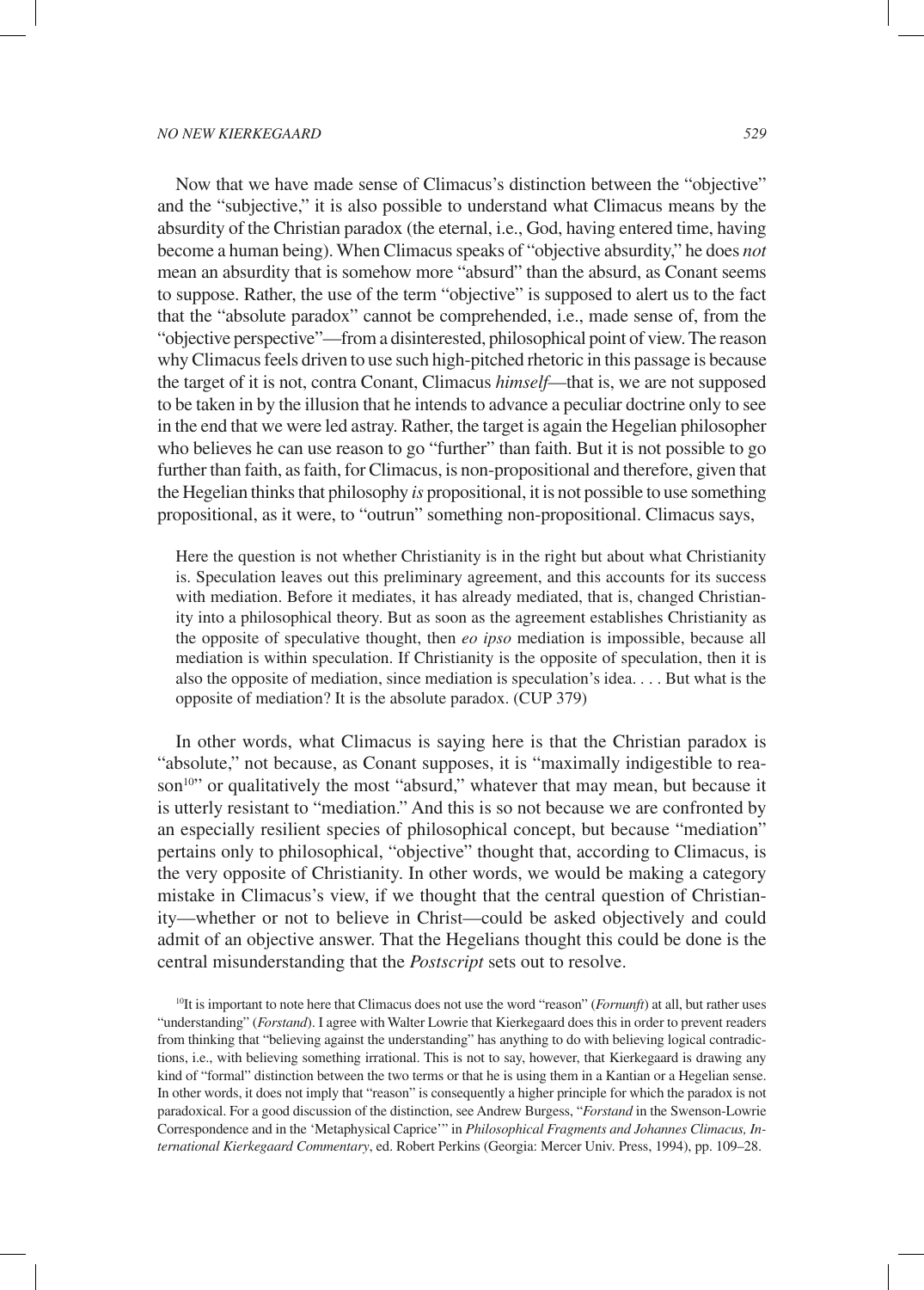Thus, what Climacus wants to get the reader to see in the case of the absolute paradox is that *qua* intellectual or philosophical problem, it is irresolvable.11 There is no way that the understanding, by using more or a higher understanding, can "decrucify" itself. Because Christianity is not a philosophical theory, the issue of the absolute paradox can only arise for someone who wants *to be a Christian*, that is, it has to arise *subjectively*, for from the objective point of view, the question does not even *come up*. 12 As Climacus says, "Objectively there is no truth; an objective knowledge about the truth or the truths of Christianity is precisely untruth. To know a creed by rote is paganism, because Christianity is inwardness" (CUP 224).

However, none of this implies, on Climacus's view, that the paradox ceases to be a problem even for the person who has faith. In fact, what Climacus is suggesting, I think, is that it has to remain a problem, in order to prevent a person from relating to the Christian truth in the wrong way—namely, objectively—and this, as we have already seen, would turn Christianity into paganism or idolatry. Climacus says, "Suppose that Christianity does not at all want to be understood; suppose that, in order to express this and to prevent anyone, misguided, from taking the road of objectivity, it has proclaimed itself to be the paradox. Suppose that it wants to be only for existing persons and essentially for persons existing in inwardness, in the inwardness of faith, which cannot be expressed more definitely than this: it is the absurd,13 adhered to firmly with the passion of the infinite" (CUP 214).

The emphasis on "existence" is crucial here, because Climacus believes that it is impossible for any finite, existing being to apprehend truth *sub specie aeterni* (which is just what the Hegelians denied). And this provides us with another clue as to why Climacus calls the paradox "absolute":

But the absolute paradox, precisely because it is absolute, can be related only to the absolute difference by which a human being differs from God. . . . But the absolute difference between God and a human being is simply this, that a human being is an individual existing being . . . whose essential task therefore cannot be to think *sub specie aeterni*, because as long as he exists, he himself, although eternal, is essentially an existing person and the essential for him must therefore be inwardness in existence; God, however, is the infinite one, who is eternal. (CUP 218)

The reason why Climacus is emphasizing the finitude of human beings here is, I think, because it is an awareness of finitude that tends to draw people out of and away from themselves, as it were, in the search of an objective point of view—the

<sup>11</sup>For a similar argument see Schufreider, "The Logic of the Absurd" in *Philosophy and Phenomenological Research* 64 (1983) 61–83.

<sup>&</sup>lt;sup>12</sup>In "Putting Two and Two Together" Conant holds that Climacus's distinction between "subjective" and "objective" problems comes down, in the end, to presupposing "the existence of a category of problem that reason cannot penetrate; it seems as if we need to mark out that which reason can comprehend from that which it cannot" (KWN 292). This is a misunderstanding fueled by pressing the analogy with a "new" Wittgensteinian reading of the *Tractatus* too hard. A "subjective" *point of view* or approach is *not* the "logically alien" counterpart to "objective thought."

<sup>&</sup>lt;sup>13</sup>By "absurd" Climacus means something resistant to "objectification" (and consequently "mediation"). For a related point, see Annemarie Pieper, *Kierkegaard* (Munich: C. H. Beck, 2000), pp. 48–60.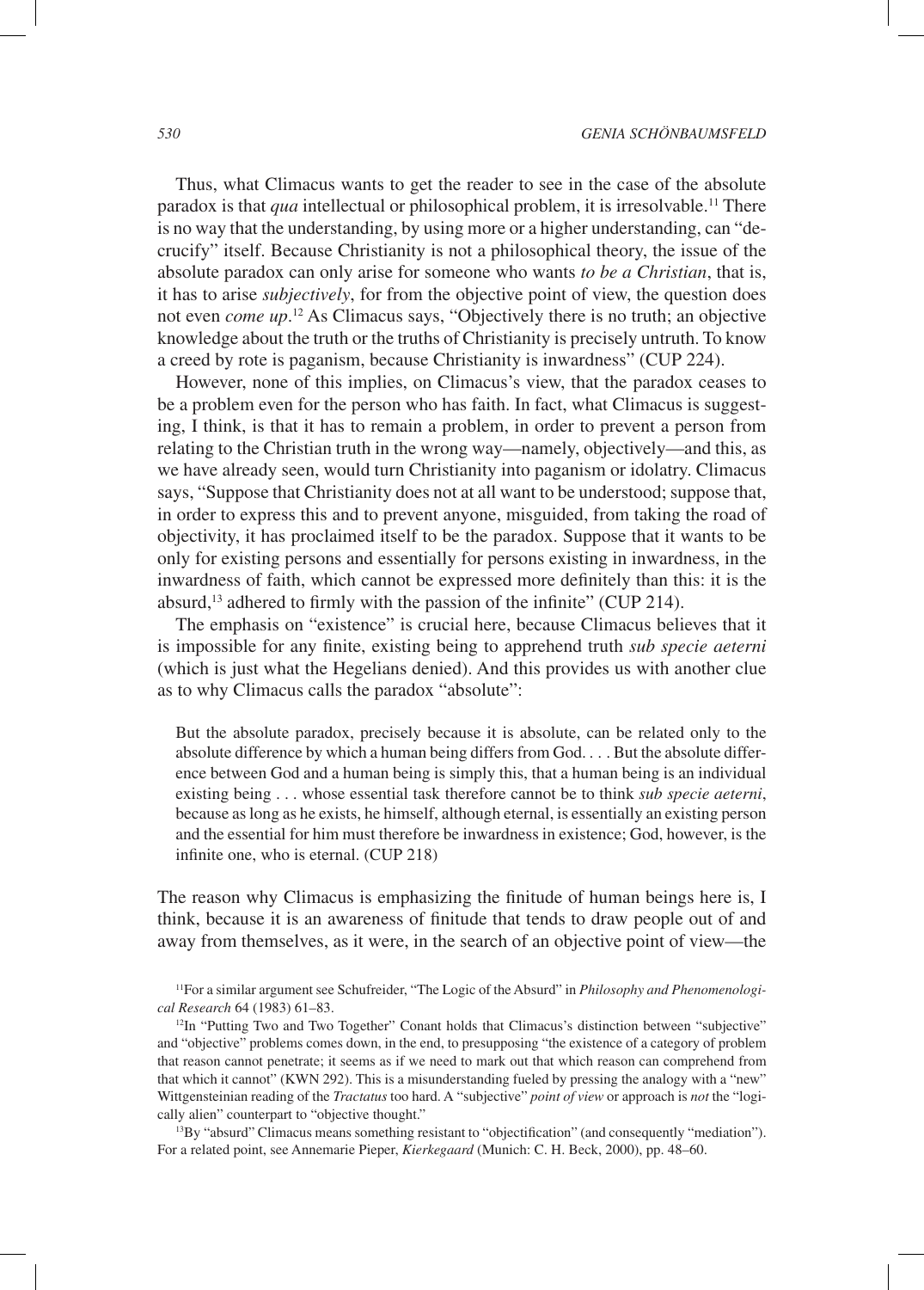God's eye view. Christians are just as finite as anybody else. Therefore, Christians too exhibit this tendency, and this is why the absolute paradox represents a continuing challenge even from the perspective of the Christian way of living. The challenge, or the on-going struggle, is continually to reaffirm oneself, as a Christian, as someone with the relevant unconditional commitments, sustained in the face of the temptations to objectivity with which one's finitude presents one. Thus, getting away from seeing the absolute paradox as an intellectual or philosophical problem is not something that one can do once and for all. Rather, it is something that one has to keep on doing, and it is in *that* process that the authentically Christian relation to the understanding (and indeed to the relation between faith and the understanding) can be recognized.

From the non-Christian perspective, then, the paradox is incomprehensible. From the Christian perspective, the paradox is an expression of an infinite commitment to subjectivity—inwardness—and so is neither objectively true nor unintelligible, and may indeed be grammatical with respect to that way of life.<sup>14</sup> If this is correct, then Christianity, as Climacus asserts, indeed turns out to be the opposite of Hegelianism by presupposing the absolute elimination of objectivity.

Is this dangerously close to what Conant calls a "substantive conception of nonsense"? I think not, *unless* one wants to maintain that *anything* which would count as a properly religious remark, on Climacus's view of religion, just *has* to be nonsense and that it is consequently not only impossible to say how one might become a Christian, it is impossible, too, to say anything (distinctive) about Christianity at all. And this is a position that Climacus evidently does not share. If this is what Conant would say, then just as the Hegelians settle the question in advance by assuming that everything meaningful can be made objective and speculative, so Conant settles the question in advance by assuming that anything not objective and (non-Christianly) grammatical must be meaningless. And this would surely be a case of simply begging the question against Climacus, who, as I have emphasized before, nowhere says that the absolute paradox is gibberish.

Nor am I saddling Climacus with the view that the *Postscript* somehow provides us with insights into "ineffable" religious truths—another corollary of the "substantive conception"—for this is precisely the view that Climacus rules out when making the distinction between "objective" and "subjective" conceptions of faith. For Climacus's account expressly denies that there are any truths to be "glimpsed," since this would again reduce Christianity to aesthetics or paganism (to something that could in principle be "directly perceivable" if one just had the relevant faculties). He says:

If the paradoxical-religious address does not pay attention to this (the incomprehensibility), it abandons itself to the mercy of a legitimate ironic interpretation, whether the address peers behind the curtain with a revivalist's muzziness and spiritual intoxication, reads the obscure runes, catches a glimpse of the explanation, and now sermonizes it in

14For a related point see John Lippitt and Daniel Hutto, "Making Sense of Nonsense" in *Proceedings of the Aristotelian Society* 98 (1998) 263–86.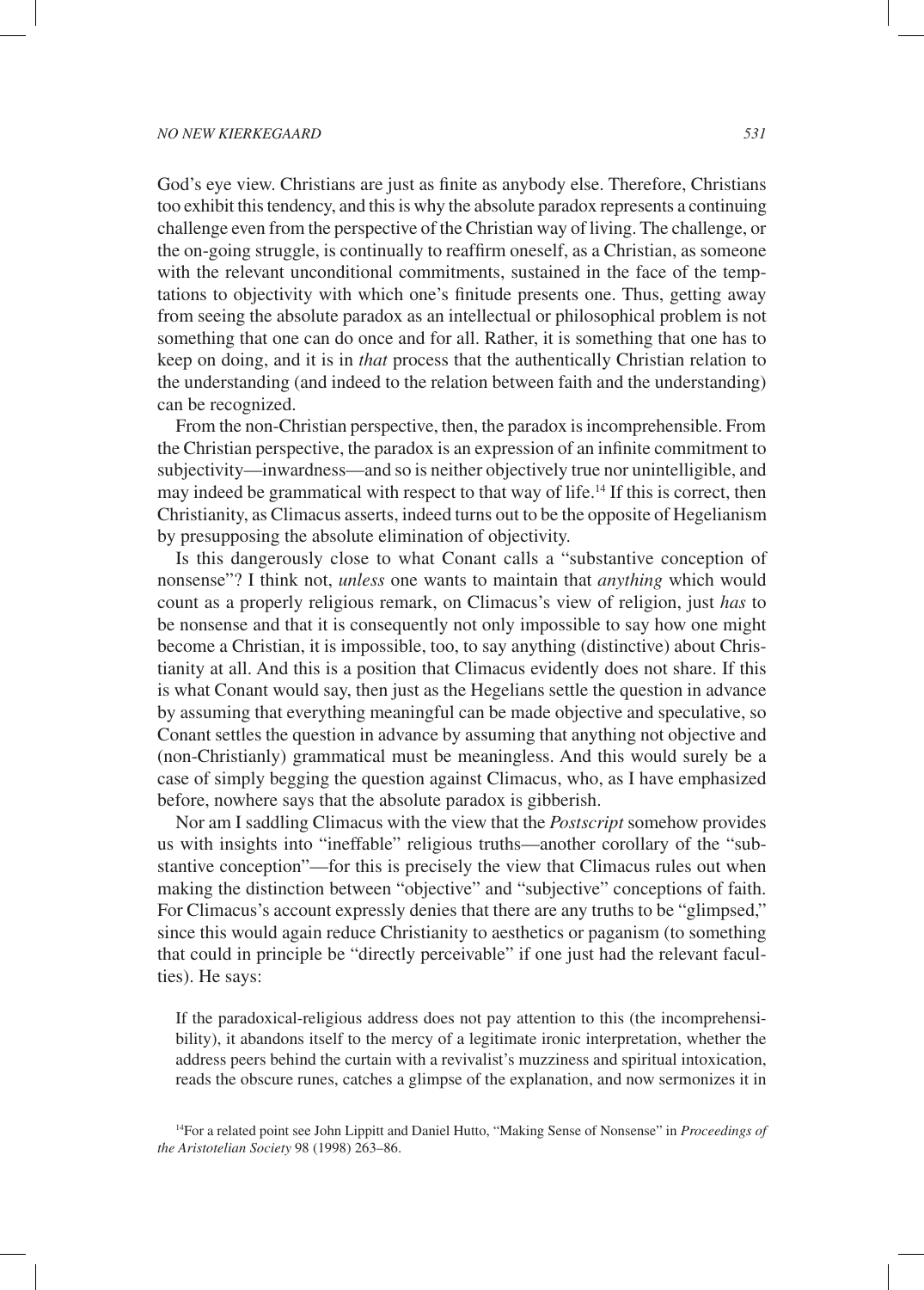a singing tone that is the echo of the seer's unnatural association with the marvelous. . . . The basis of the misunderstanding is that, despite the use of Christ's name, etc., Christianity has been shoved back into the esthetic (something the superorthodox unwittingly are especially successful in doing) . . . which in time has its explanation in something higher behind itself, rather than in Christianity's being an existence-communication that makes existing paradoxical, which is why it remains the paradox as long as there is existing and only eternity has the explanation.<sup>15</sup> (CUP 562)

What I hope to have shown in this section is that it is perfectly possible to make sense of the *point* of the remarks of Climacus's that Conant takes to be patently nonsensical and that Conant consequently has no reason to drive a firm wedge between the innocuous "categorical distinctions" and the rest of the *Postscript*. On my reading, *all* of the remarks Climacus makes are on a par; they can all be read as conceptual elucidations of the nature of Christianity, whether we like them or not. The ever-present irony in the work is, therefore, not directed at Climacus's own theses, but at the misconceptions of the Hegelian (or neo-Hegelian) philosopher. In this sense, there is also nothing wrong with calling these remarks a "contribution to knowledge"—what Conant is most averse to—as long as this is *not* taken to imply that Climacus is advancing a *theory* about Christianity or about how to become a Christian. That Conant seems to think that this is not even a remote possibility, stems, I believe, from his holding that philosophy can only do one of two things: peddle nonsensical metaphysical theories, or offer us a therapy for that tendency by advancing mere truisms and/or by dispelling those metaphysical illusions. I see no reason to believe, however, that the kind of conceptual clarification that Climacus (and also the later Wittgenstein) offers us need fall into either of these categories.

### *(4) The Difficulty of Becoming a Christian*

Climacus characterizes the difficulty of becoming a Christian in the following way:

My intention is to make it difficult to become a Christian, yet not more difficult than it is, and not difficult for the obtuse and easy for the brainy, but qualitatively and essentially difficult for every human being, because, viewed essentially, it is equally difficult for every human being to relinquish his understanding and his thinking and to concentrate his soul on the absurd; and it is comparatively most difficult for the person who has much understanding, if one recalls that not everyone who has not lost his understanding over Christianity thereby demonstrates that he has it. (CUP 557)

# The difficulty that Climacus is referring to here is a direct consequence of his claim that Christianity is an absolute commitment to subjectivity or inwardness, and it is

<sup>&</sup>lt;sup>15</sup>What Climacus means by "only eternity has the explanation" is unclear to me. However, I think that Climacus's tendency sometimes to phrase things in an infelicitous way can be explained by the fact that, despite his quarrel with Hegelianism, the Hegelian framework has clearly left its mark on his thinking, so that certain inconsistencies in the text are due to vestiges of Hegelian categories creeping in now and again. These, though, do not pose a problem, I think, for a charitable and generally consistent interpretation of Climacus's work.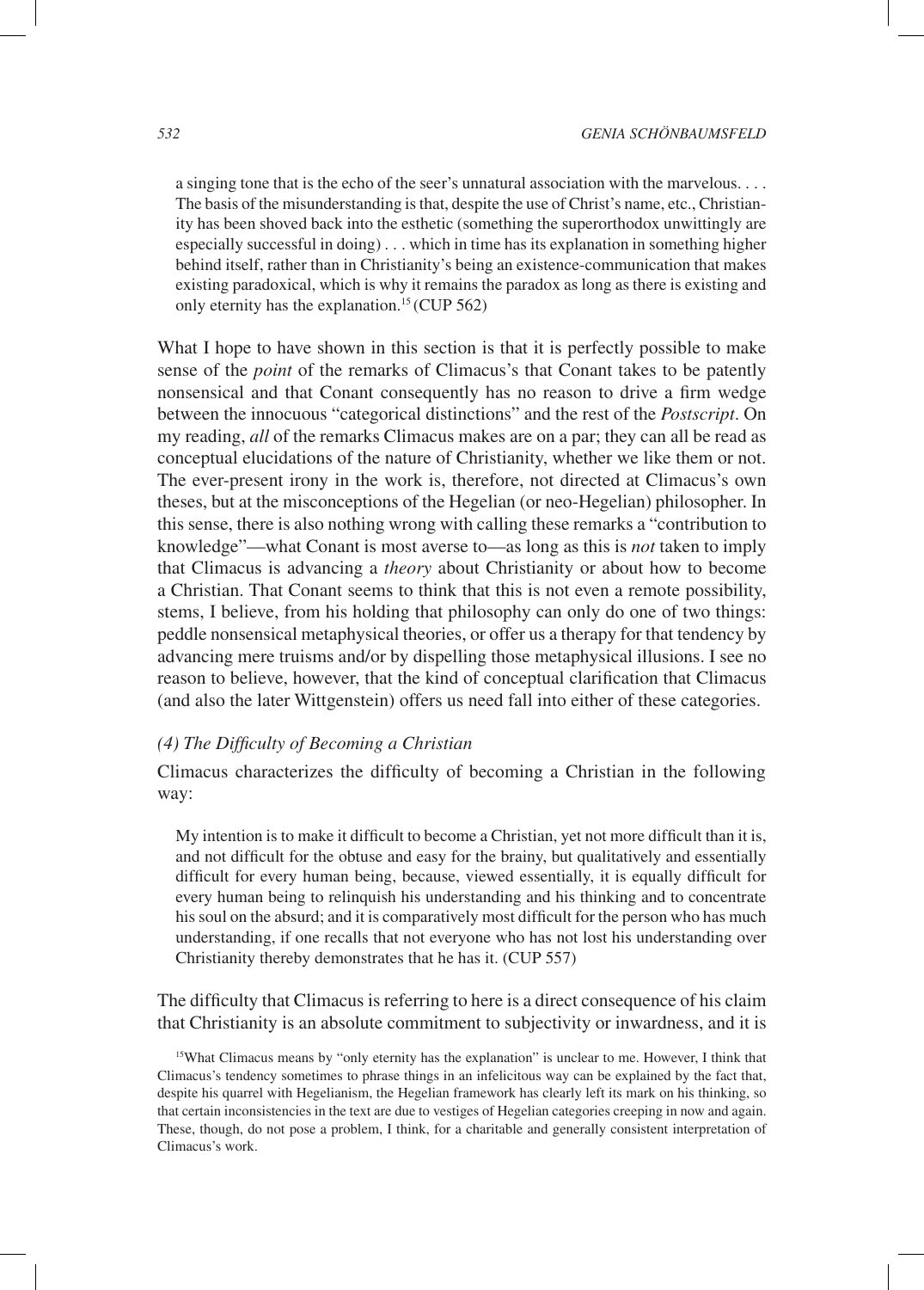in virtue of this that, in the end, there are only two possible responses to it: offense or faith. The understanding, Climacus is suggesting, is repelled by the very idea of having to let go of objectivity. Given that, as I have argued, the absolute paradox is incomprehensible from the objective, non-Christian perspective, if the understanding continues to cleave to pondering this question objectively, then the only possible response to it is offence. However, if the understanding realizes that the only correct response to the paradox is subjective appropriation, then the result will be faith. However, it is exactly this that, Climacus thinks, the understanding is loathe to do. In this much, then, becoming a Christian involves a "crucifixion of the understanding": if we take the paradigm of "understanding" to be the "objective stance"—a paradigm that Climacus shared with the Hegelians—then anything non-objective will naturally be something "over which the understanding despairs" (CUP 292). Thus the difficulty of becoming a Christian consists of the ever-present struggle against the temptation to view the claims of Christianity objectively—a struggle so intense that Climacus calls it a "martyrdom."

The problem with Christianity is, therefore, not simply a *practical* one, as Conant seems to urge. It is not simply a matter of deciding to lead a certain kind of life, for this life only becomes a possibility once we have realized that the objective point of view stands in the way of a genuine relationship to the Christian teaching. Furthermore, even the committed Christian has to keep battling against the seductiveness of the objective stance, according to Climacus, as there is no such thing as having faith once and for all. Faith is "the mortal danger of lying out on 70,000 fathoms of water, and only there finding God" (CUP 232).

#### IV. SO, WHY THE REVOCATION?

At this point I should make explicit what I take Climacus's point in revoking the *Postscript* to have been, since the revocation is, after all, the chief textual cue for Conant's interpretation. On my reading the revocation serves three purposes. First, to clearly distinguish the *Postscript* from speculative philosophy. Second, to show that conceptual clarification about what Christianity is cannot turn one into a Christian, for in order to become one, one has to enter into an *existence-relationship* with Christ. In this respect, what Climacus is worried about is that the reader will be content to occupy the metaphilosophical stance the *Postscript* seemingly lets her occupy, that is, that she will be content simply to note the grammatical differences between genuine Christian faith and the travesty Hegelianism makes of it, without letting these differences impinge on her life in the relevant way. The third purpose of the revocation is this: Climacus is ironically hedging his bets against attacks by the Danish Church, given that he is writing "without authority" and given that what he says clearly flies in the face of orthodoxy. That this is one of the main reasons for the revocation—one that Conant, for obvious reasons, completely overlooks—is revealed in Climacus's juxtaposing his revocation with the way in which Catholic writers traditionally sought to avoid censorship or accusations of heresy. He says, "Just as in Catholic books, especially from former times, one finds a note at the back of the book that notifies the reader that everything is to be understood in accordance